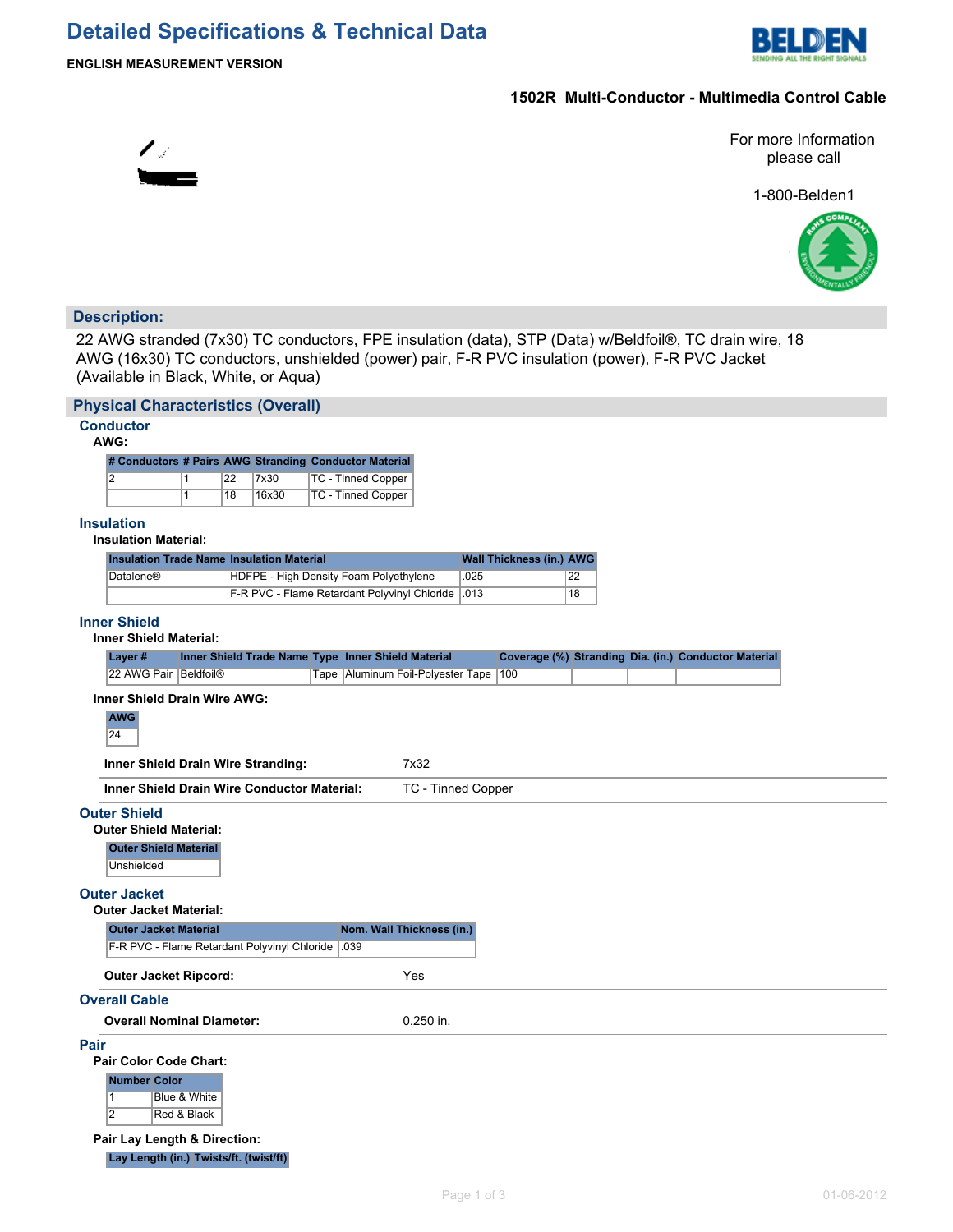# **Detailed Specifications & Technical Data**





### **1502R Multi-Conductor - Multimedia Control Cable**

2.000 6.000

| <b>Mechanical Characteristics (Overall)</b>                                    |                    |  |  |  |  |  |  |  |
|--------------------------------------------------------------------------------|--------------------|--|--|--|--|--|--|--|
| <b>Operating Temperature Range:</b>                                            | -20°C To +75°C     |  |  |  |  |  |  |  |
| <b>Non-UL Temperature Rating:</b>                                              | $75^{\circ}$ C     |  |  |  |  |  |  |  |
| <b>Bulk Cable Weight:</b>                                                      | 40 lbs/1000 ft.    |  |  |  |  |  |  |  |
|                                                                                |                    |  |  |  |  |  |  |  |
| Max. Recommended Pulling Tension:                                              | 59.800 lbs.        |  |  |  |  |  |  |  |
| Min. Bend Radius (Install)/Minor Axis:                                         | 2.500 in.          |  |  |  |  |  |  |  |
| <b>Applicable Specifications and Agency Compliance (Overall)</b>               |                    |  |  |  |  |  |  |  |
| <b>Applicable Standards &amp; Environmental Programs</b>                       |                    |  |  |  |  |  |  |  |
| NEC/(UL) Specification:                                                        | <b>CMR</b>         |  |  |  |  |  |  |  |
| <b>CEC/C(UL) Specification:</b>                                                | <b>CMG</b>         |  |  |  |  |  |  |  |
| <b>EU CE Mark:</b>                                                             | Yes                |  |  |  |  |  |  |  |
| EU Directive 2000/53/EC (ELV):                                                 | Yes                |  |  |  |  |  |  |  |
| EU Directive 2002/95/EC (RoHS):                                                | Yes                |  |  |  |  |  |  |  |
| EU RoHS Compliance Date (mm/dd/yyyy):                                          | 04/01/2005         |  |  |  |  |  |  |  |
| EU Directive 2002/96/EC (WEEE):                                                | Yes                |  |  |  |  |  |  |  |
| EU Directive 2003/11/EC (BFR):                                                 | Yes                |  |  |  |  |  |  |  |
| CA Prop 65 (CJ for Wire & Cable):                                              | Yes                |  |  |  |  |  |  |  |
| MII Order #39 (China RoHS):                                                    | Yes                |  |  |  |  |  |  |  |
| <b>Flame Test</b>                                                              |                    |  |  |  |  |  |  |  |
| <b>UL Flame Test:</b>                                                          | UL1685 FT4 Loading |  |  |  |  |  |  |  |
| C(UL) Flame Test:                                                              | FT4                |  |  |  |  |  |  |  |
| <b>Plenum/Non-Plenum</b>                                                       |                    |  |  |  |  |  |  |  |
| Plenum (Y/N):                                                                  | <b>No</b>          |  |  |  |  |  |  |  |
| <b>Plenum Number:</b>                                                          | 1502P              |  |  |  |  |  |  |  |
| <b>Electrical Characteristics (Overall)</b>                                    |                    |  |  |  |  |  |  |  |
| Nom. Characteristic Impedance:                                                 |                    |  |  |  |  |  |  |  |
| Description   Impedance (Ohm)                                                  |                    |  |  |  |  |  |  |  |
| 22 AWG Pair 100                                                                |                    |  |  |  |  |  |  |  |
| Nom. Inductance:                                                               |                    |  |  |  |  |  |  |  |
| Description Inductance (µH/ft)<br>22 AWG<br>.232                               |                    |  |  |  |  |  |  |  |
| 18 AWG<br>.168                                                                 |                    |  |  |  |  |  |  |  |
| Nom. Capacitance Conductor to Conductor:                                       |                    |  |  |  |  |  |  |  |
| Description Capacitance (pF/ft)                                                |                    |  |  |  |  |  |  |  |
| 22 AWG Pair   14<br>18 AWG Pair 29                                             |                    |  |  |  |  |  |  |  |
| Nom. Capacitance Cond. to Other Conductor & Shield:                            |                    |  |  |  |  |  |  |  |
| Description Freq. (MHz) Start Freq. (MHz) Stop Freq. (MHz) Capacitance (pF/ft) |                    |  |  |  |  |  |  |  |
| 22 AWG Pair<br>38                                                              |                    |  |  |  |  |  |  |  |
| Nom. Conductor DC Resistance:                                                  |                    |  |  |  |  |  |  |  |
| Description DCR @ 20°C (Ohm/1000 ft)<br>22 AWG<br>16.3                         |                    |  |  |  |  |  |  |  |
| 18 AWG<br>6.9                                                                  |                    |  |  |  |  |  |  |  |

### **Max. Operating Voltage - UL:**

**Voltage**